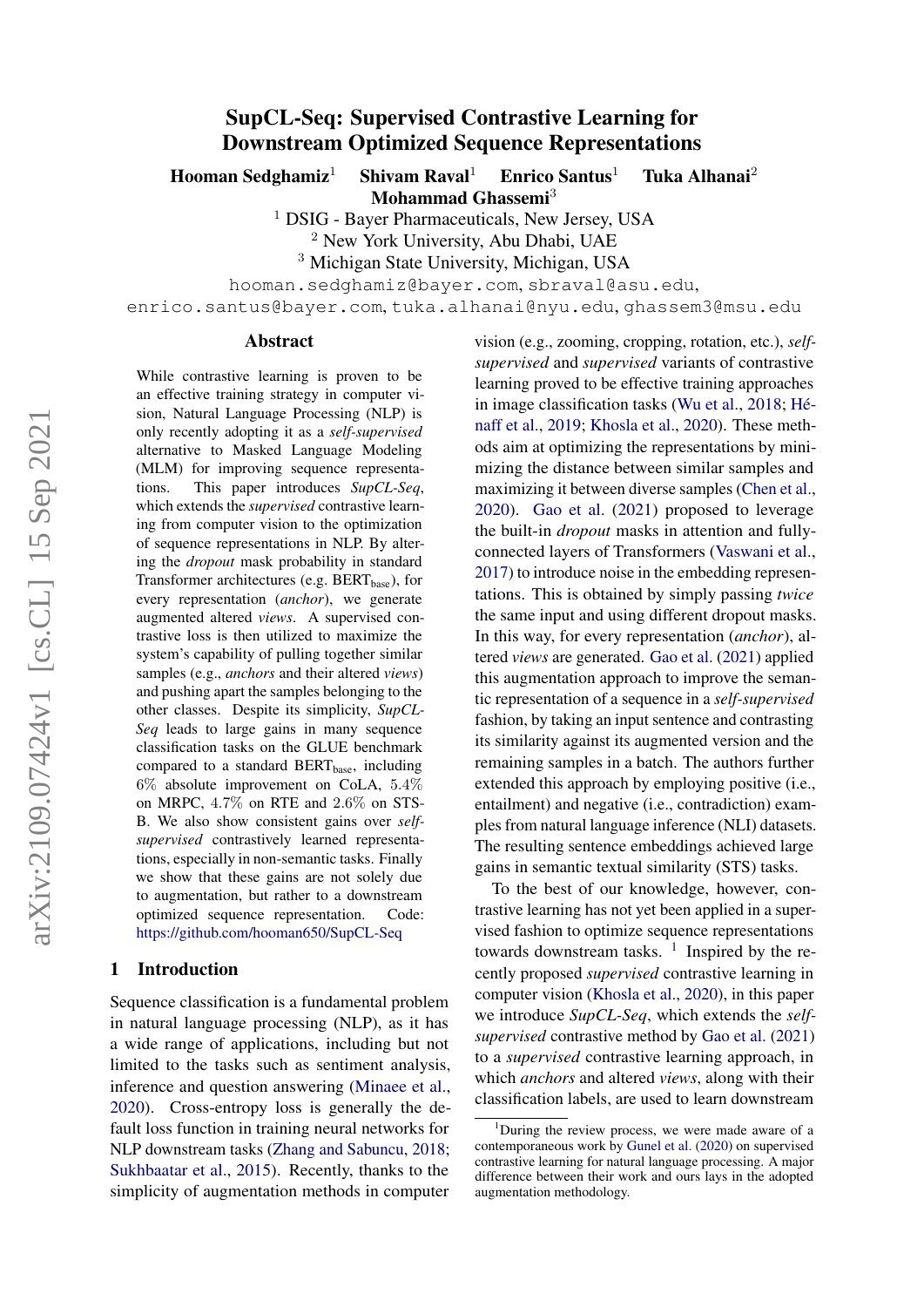<span id="page-1-0"></span>

Figure 1: *SupCL-Seq* applied to COLA [\(Warstadt et al.,](#page-4-10) [2018\)](#page-4-10). *SupCL-Seq* first forward propagates the input N times (in this example N = 2) through the same encoder (e.g. BERT<sub>base</sub>) with N different dropout masks (e.g.  $p = 0$  and  $p = 0.1$  respectively) and obtains their corresponding noisy embedding views. The noisy embeddings that belong to the same class are then employed as the positive pairs for the original input (*anchor* with dropout mask of  $p = 0$ ). In this way, the samples belonging to the *negative* class effectively are used as negatives.

optimized sequence representations by means of contrastive learning ( see Figure [1](#page-1-0) for details).

*SupCL-Seq* is simple and can be applied to any sequence classification task, on any arbitrary number of classes. In our experiments, *SupCL-Seq* leads to large gains in several tasks of the GLUE benchmark [\(Wang et al.,](#page-4-11) [2018\)](#page-4-11), including CoLA (6% Matthew's correlation coefficient absolute improvement), MRPC (5.4% accuracy score absolute improvement), RTE (4.3% accuracy score absolute improvement) and STS-B (2.6% Spearman's rank correlation coefficient absolute improvement).

The main contributions of this paper are:

- The adaptation from computer vision to NLP of a *supervised* contrastive learning approach for sequence classification tasks (*SupCL-Seq*), which extends [Gao et al.](#page-4-7) [\(2021\)](#page-4-7)'s approach by optimizing the sequence representations for any downstream task, independently on the number of classes.
- Empirical demonstration that *SupCL-Seq* leads to significant gains in many text classification tasks in GLUE [\(Wang et al.,](#page-4-11) [2018\)](#page-4-11) using a standard transformer such as  $BERT_{base}$ [\(Devlin et al.,](#page-4-12) [2018\)](#page-4-12).

### 2 Method

*SupCL-Seq* extends the self-supervised contrastive learning [\(Gao et al.,](#page-4-7) [2021\)](#page-4-7) for improving semantic representations to a supervised setting, in which representations are optimized towards the downstream task, independently on the number of labels.

The augmentation step is obtained by forward propagating the input batch  $N$  times in the same encoder with N distinct *dropout* masks (i.e., different dropout probabilities). The generated altered *views*, along with their *anchor*'s label, are then used to optimize the sequence representations through a supervised contrastive loss function [\(Khosla et al.,](#page-4-5) [2020\)](#page-4-5). Figure [1](#page-1-0) details our training approach.

Formally, our pipeline consists of a single *En*coder Transformer, Enc(.) (i.e., BERT<sub>base</sub> with ≈110M parameters [\(Devlin et al.,](#page-4-12) [2018\)](#page-4-12)). This encoder generates N altered embeddings,  $\tilde{\mathbf{x}}_n$  =  $Enc(\mathbf{x}, p_n)$ , for each input x and *dropout* probability  $p_n$ . <sup>[2](#page-1-1)</sup> A contrastive loss function is then applied in a supervised fashion to maximize the encoder's capability of building downstream optimized sequence representations (see Section [2.1\)](#page-1-2). After this contrastive training, the encoder parameters are frozen and a linear classification layer is then trained with cross-entropy. In the remainder of this section, we review the self-supervised contrastive function [\(Gao et al.,](#page-4-7) [2021\)](#page-4-7) and its extended *supervised* counterpart inspired by [Khosla et al.](#page-4-5) [\(2020\)](#page-4-5).

## <span id="page-1-2"></span>2.1 Contrastive Learning

Let  $i \in I \equiv \{1 \cdots MN\}$  be the index of all the encoded sequence embeddings  $\tilde{\mathbf{X}} \equiv \{ \tilde{\mathbf{x}}_1 \cdots \tilde{\mathbf{x}}_{MN} \}$ in an input batch. Each sample  $i$  is forward propagated  $N$  time using distinct drop-out masks, gener-

<span id="page-1-1"></span><sup>&</sup>lt;sup>2</sup>We employ the BERT<sub>base</sub>'s last layer's hidden-state of the first token of the sequence (i.e., pooled CLS embeddings) as  $\tilde{\mathbf{x}}_n$ , which is then  $L_2$  normalized.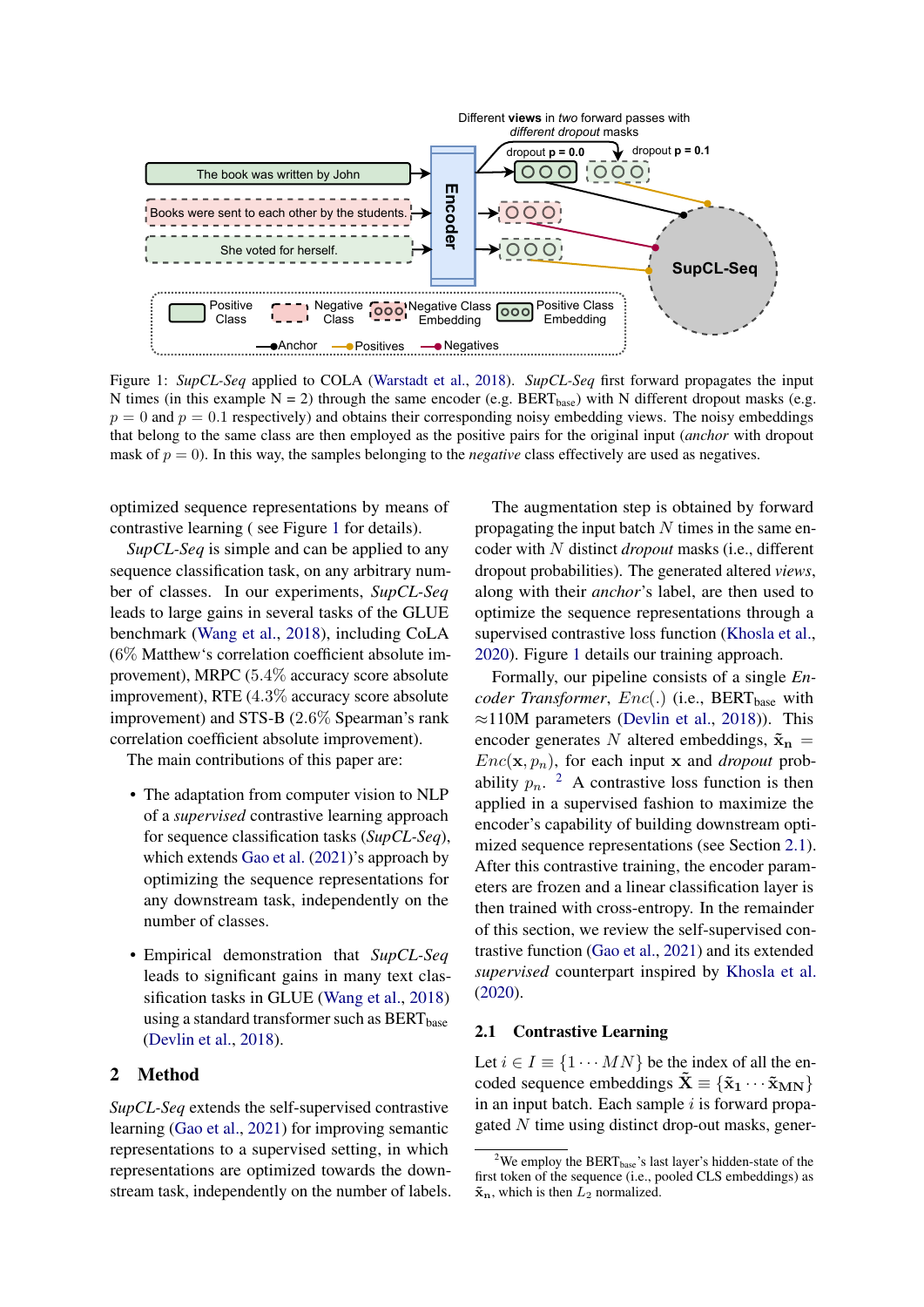ating altered views denoted as  $\mathbf{\tilde{x}}_{j(i)} = Enc(\mathbf{x_i}, p_n),$ where  $j(i)$  refers to the indices of the altered *view(s)* for the sample i (also called *positive pairs*). In self-supervised contrastive learning [\(Gao et al.,](#page-4-7) [2021;](#page-4-7) [Khosla et al.,](#page-4-5) [2020\)](#page-4-5), the cost function is formulated as:

$$
\mathcal{L}_i^{\text{self-sup}} = -\sum_{i \in I} \log \frac{e^{\text{sim}(\tilde{\mathbf{x}}_i, \tilde{\mathbf{x}}_{\text{j}(i)}) / \tau}}{\sum_{b \in B(i)} e^{\text{sim}(\tilde{\mathbf{x}}_i, \tilde{\mathbf{x}}_b) / \tau}}, \quad (1)
$$

Where,  $B(i) \equiv I \setminus \{i\}$  is the set of so called *negative* pairs for the anchor  $\tilde{\mathbf{x}}_i$ .  $\tau$  is a temperature scaling parameter.  $sim(.)$  stands for any similarity function such as cosine similarity or the inner product.

The main shortcoming of self-supervised contrastive learning is that since the class *labels* of the inputs are ignored, the samples from the same class might end up being employed as the negative pairs (e.g.  $B(I)$ ) and therefore hurt the training performance. For instance, in CoLA [\(Warstadt et al.,](#page-4-10) [2018\)](#page-4-10) the aim is to determine whether the input is grammatical or ungrammatical. An unsupervised contrastive learning in this case might employ a grammatically correct sentence as the negative pair for the input anchor (see Figure [1\)](#page-1-0).

In order to avoid this limitation and make the system able to learn in a *supervised* fashion, [Khosla](#page-4-5) [et al.](#page-4-5) [\(2020\)](#page-4-5) extended Equation [1](#page-2-0) to account for input labels. Given  $M$  annotated samples  $\{\tilde{x}_i, \tilde{y}_i\}_{i=1...M}$  passed N times through the *dropout* masks, the *supervised* contrastive learning loss is defined as:

$$
\mathcal{L}_i^{\text{sup}} = \sum_{i \in I} \frac{-1}{|P(i)|}
$$

$$
\sum_{p \in P(i)} \log \frac{e^{\sin(\tilde{\mathbf{x}}_i, \tilde{\mathbf{x}}_p)/\tau}}{\sum_{b \in B(i)} e^{\sin(\tilde{\mathbf{x}}_i, \tilde{\mathbf{x}}_b)/\tau}}, \quad (2)
$$

Where  $P(i) \equiv \{p \in B(i) : \tilde{y}_p = \tilde{y}_i\}$  is the positive pair set distinct from sample  $i$  and  $|.|$  stands for cardinality (for details on derivation of Equation [2](#page-2-1) see [Khosla et al.](#page-4-5) [\(2020\)](#page-4-5)). *SupCL-Seq* employs  $\mathcal{L}_i^{\text{sup}}$  $\sum_{i=1}^{3}$  as contrastive loss function.

### 3 Experiments

We performed a set of experiments to i) evaluate the effect of number and level of dropout

<span id="page-2-4"></span>

| Task       | Drop-out                  | <b>Batch size</b> | Score |
|------------|---------------------------|-------------------|-------|
| CoLA       | [0.0, 0.1, 0.2, 0.3, 0.4] | 800               | 61.2  |
|            | [0.0, 0.1, 0.2, 0.3]      | 640               | 57.9  |
|            | [0.0, 0.1, 0.2]           | 480               | 58.9  |
|            | [0.0, 0.1]                | 320               | 57.9  |
|            | [0.1, 0.1]                | 256               | 60.7  |
| <b>RTE</b> | [0.0, 0.1, 0.2, 0.3, 0.4] | 800               | 63.5  |
|            | [0.0, 0.1, 0.2, 0.3]      | 640               | 62.4  |
|            | [0.0, 0.1, 0.2]           | 480               | 69.3  |
|            | [0.0, 0.1]                | 320               | 63.8  |
|            | [0.1, 0.1]                | 256               | 65.3  |

<span id="page-2-0"></span>Table 1: Effects of different dropout masks and number of views on CoLA and RTE tasks. Score denotes Matthews Correlation Coefficient.

passes on two challenging datasets (see [3.1\)](#page-2-2); ii) compare the performance of a standard  $BERT_{base}$ [\(Devlin et al.,](#page-4-12) [2018\)](#page-4-12) architecture with a *SupCL-Seq*-empowered BERT<sub>base</sub> model on several bench-marks in GLUE [\(Wang et al.,](#page-4-11) [2018\)](#page-4-11) (see [3.2\)](#page-2-3); iii) compare the performance of *SupCL-Seq* with the *self-supervised* contrastive approach introduced by [Gao et al.](#page-4-7)  $(2021)$  in a subset of tasks (see [3.3\)](#page-3-0); and, finally, iv) assess whether the improvements achieved with our approach are solely due to augmentation (i.e., *dropout* masks) and to which extend contrastive loss helped (see [3.2.1\)](#page-3-1).

#### <span id="page-2-2"></span>3.1 Dropout Levels

In order to study the effect of the number and the level of dropout passes, we assessed the performance of several configurations of BERT<sub>base</sub> on CoLA [\(Warstadt et al.,](#page-4-10) [2018\)](#page-4-10) and RTE [\(Dagan](#page-4-13) [et al.,](#page-4-13) [2006\)](#page-4-13) datasets. [Gao et al.](#page-4-7) [\(2021\)](#page-4-7) empirically showed that using two distinct dropout masks with the same probability of  $p = 0.1$  lead to the highest performance in their settings. In our supervised experiments, instead, we can generate *views* with different levels of noise, as the system can always rely on their labels. Therefore we choose different parameters, using intervals of 0.1 for the dropout probabilities. Table [1](#page-2-4) reports the results for both datasets. While clear improvements are visible on CoLA when more masks are applied, experiments on RTE show that this is not always the case. In the latter dataset, in fact, performance fluctuates largely across the settings, achieving the highest score when three passes are used. This suggests that the number and level of dropout passes is a task-dependent hyper-parameter.

#### <span id="page-2-3"></span><span id="page-2-1"></span>3.2 GLUE Tasks

In order to assess the benefit of *SupCL-Seq*, we compared the performance of a standard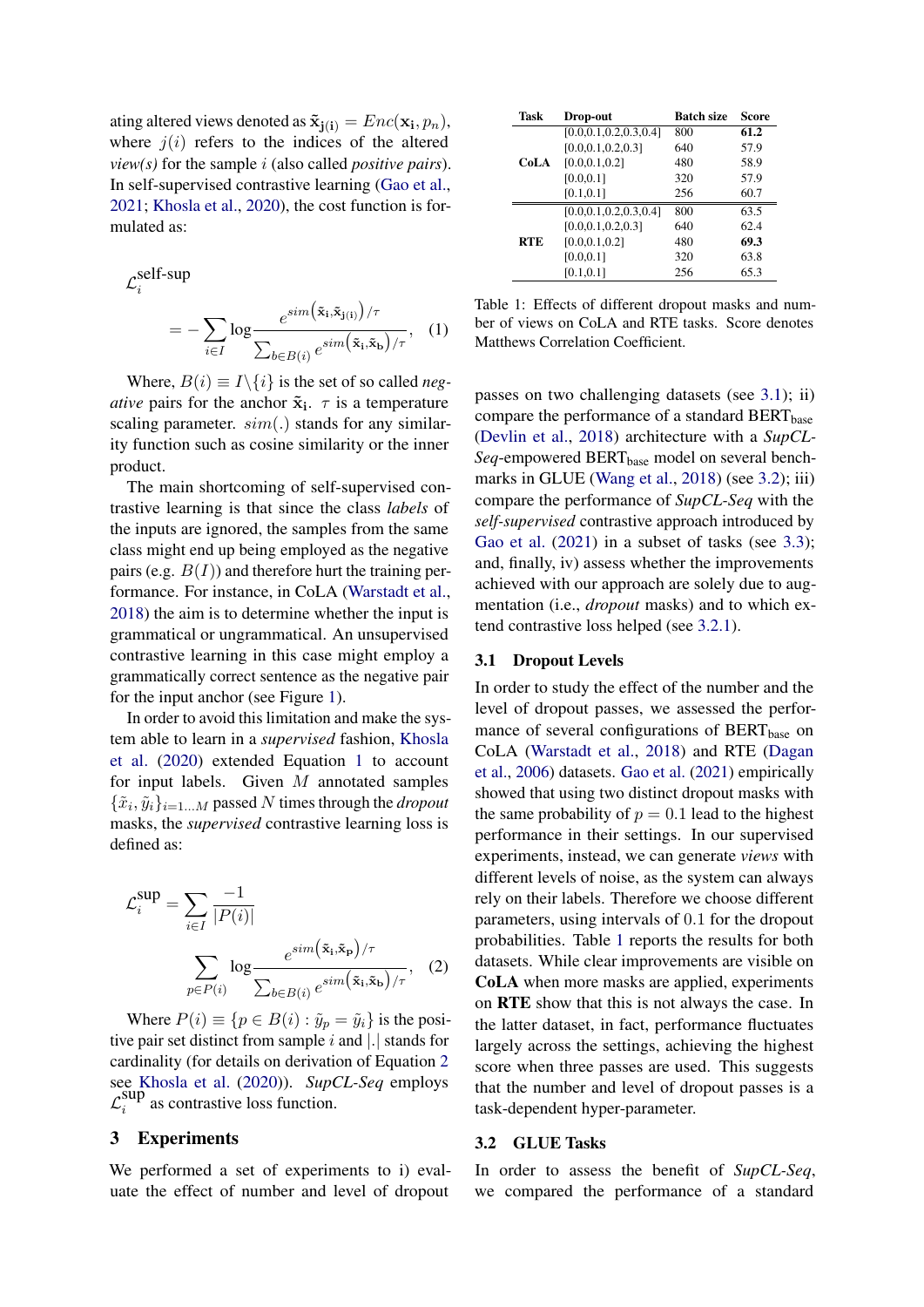<span id="page-3-3"></span>

| <b>System</b>                     | OOP    | CoLA | MRPC      | <b>RTE</b> | STS-B          | SST-2 | ONLI                     | <b>WNLI</b> | <b>MNLI</b> |
|-----------------------------------|--------|------|-----------|------------|----------------|-------|--------------------------|-------------|-------------|
| <b>Nr. Training Samples</b>       | 363k   | 8.5k | 3.5k      | 2.5k       | 5.7k           | 67k   | 108k                     | 635k        | 392k        |
| BERT <sub>hase</sub> - Standard   | 71.2   | 55.2 | 86.6/80.3 |            | 64.6 88.0/87.7 | 92.6  | 90.5                     | 56.6        | 84.1        |
| $BERT_{base}$ - $SupCL-Seq$       | 85.9   | 61.2 | 89.7/85.7 | 69.3       | 89.3/89.1      | 93.2  | 91.0                     | 56.6        | 84.5        |
| $BERT_{base} - Dropout Augmented$ | $\sim$ | 60.9 | 88.9/84.5 | 63.1       | 80.4/81.6      | 93.4  | $\overline{\phantom{0}}$ | -           |             |

Table 2: GLUE Test results. BERT<sub>base</sub> - *Standard* is our implementation using the reported hyper-parameters in [Devlin et al.](#page-4-12) [\(2018\)](#page-4-12) for each task. BERT<sub>base</sub> - *Dropout Augmented* is the standard version trained also on augmented samples. Matthews Correlation Coefficient is reported for CoLA, Pearson/Spearman correlations for STS-B, F1/Accuracy for MRPC , F1 score for QQP, and accuracy scores are reported for the other tasks.

BERT<sub>base</sub> architecture with the one of a *SupCL-Seq*empowered BERT<sub>base</sub> model on numerous tasks from the GLUE benchmark (for a detailed description of each task see [Wang et al.](#page-4-11) [\(2018\)](#page-4-11)). GLUE also includes a regression task (i.e., STS-B), which requires no architecture modifications  $3$ . For the classification experiments, we deploy the hyperparameters reported in [Devlin et al.](#page-4-12) [\(2018\)](#page-4-12). Appendix [A](#page-5-0) details our grid-search-based training details for *SupCL-Seq*. Results are described in Table [2,](#page-3-3) rows one and two. As it can be noticed, in all cases the *SupCL-Seq-empowered* BERT<sub>base</sub> model obtains equal or higher performance compared to the standard implementation.

# <span id="page-3-1"></span>3.2.1 Is it the *dropout augmentation* or the *loss-function*?

In order to study whether the performance gain observed in the previous experiments is solely due to the *dropout* augmentation, we ran a new set of experiments on the smaller datasets (i.e., MRPC, RTE, STS-B and SST-2) in which the standard  $BERT<sub>base</sub>$  is trained also on the augmented samples (for the training parameters, see Appendix [A\)](#page-5-0). Table [2,](#page-3-3) third row, shows the results. While we notice performance gains compared to the BERT<sub>base</sub> - *Standard* in a few tasks, augmentation does not always help. For example, the score for the augmented row is lower in the RTE dataset. Interestingly, dropout augmentation significantly hurts the performance ( $\approx 8$  points) in **STS-B** dataset, where *MSE* loss is employed. We also observe that for all CoLA, MRPC and STS-B, *SupCL-Seq* outperforms the augmented variant, suggesting that its gains are due to the combination of augmentation and contrastive learning, rather than from only the former.

| System                             |      | RTE CoLA | <b>MRPC</b> |
|------------------------------------|------|----------|-------------|
| $BERT_{base}$ - Self-supervised-CL | 55.6 | 35       | 79/68.3     |
| $BERT_{base}$ - SupCL-Seq          | 69.3 | 61.2     | 89.7/85.7   |

Table 3: Comparison of unsupervised and supervised contrastive loss.

# <span id="page-3-0"></span>3.3 *Supvervised* Versus *Unsupervised* contrastive Learning

Since, to the best of our knowledge, the only previous attempt of using contrastive learning for improving sequence representation in NLP was performed by [Gao et al.](#page-4-7) [\(2021\)](#page-4-7) – they used a *selfsupervised* approach to improve the semantic representation, adopting a loss similar to Equation  $1 1 -$ , in Table [3.3](#page-3-0) we compare the performance of a linear layer trained on top of their representations with the one of a linear layer trained on top of our representations, which are instead optimized in a *supervised* fashion while the parameters of the base model are kept frozen. *SupCL-Seq* significantly outperforms the re-implementation of [Gao et al.](#page-4-7) [\(2021\)](#page-4-7), with larger gains in non-semantic tasks (e.g. CoLA), suggesting that our representations are optimized for the given downstream tasks.

# 4 Discussion and Conclusion

In this paper, we introduced *SupCL-Seq* a *supervised* contrastive learning framework for optimizing sequence representations for downstream tasks. In a series of experiments, we showed that *SupCL-Seq* leads to large performance gains in almost all GLUE tasks when compared to both a standard  $BERT<sub>base</sub>$  architecture and an augmented  $BERT<sub>base</sub>$ (i.e., improvements are not only due to augmentation). We also investigated the effect of number and level of *dropout* passes, finding that this has to be treated as a task-dependent hyper-parameter, to be fine tuned in a validation set. Finally, we compared our *supervised* approach to the *selfsupervised* method by [Gao et al.](#page-4-7) [\(2021\)](#page-4-7), showing

<span id="page-3-2"></span><sup>3</sup>To employ *SupCL-Seq*, we rounded to first decimal digit and grouped by similar labels, employing the Mean Squared Error (MSE) Loss for the baselines.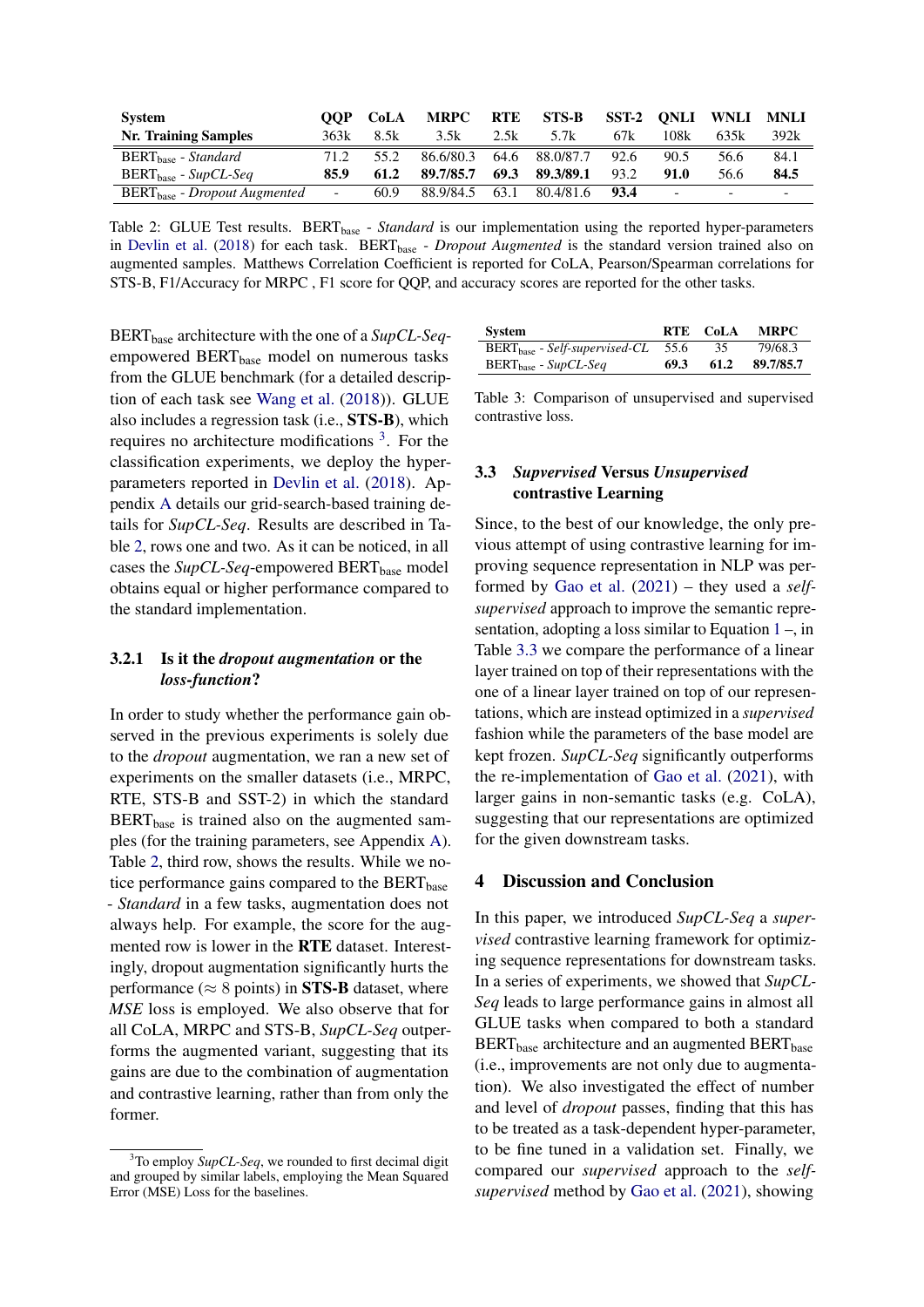consistent performance improvements, especially in non-semantic tasks, where the *self-supervised* approach is weaker. These encouraging results open the door to multi-task learning applications of *SupCL-Seq*, where the optimization needs to be constrained towards multiple objectives.

# Acknowledgments

We would like to thank the reviewers and the chairs for their insightful reviews and suggestions.

### References

- <span id="page-4-6"></span>Ting Chen, Simon Kornblith, Kevin Swersky, Mohammad Norouzi, and Geoffrey E. Hinton. 2020. [Big](http://arxiv.org/abs/2006.10029) [self-supervised models are strong semi-supervised](http://arxiv.org/abs/2006.10029) [learners.](http://arxiv.org/abs/2006.10029) *CoRR*, abs/2006.10029.
- <span id="page-4-13"></span>Ido Dagan, Oren Glickman, and Bernardo Magnini. 2006. The pascal recognising textual entailment challenge. In *Machine Learning Challenges. Evaluating Predictive Uncertainty, Visual Object Classification, and Recognising Tectual Entailment*, pages 177–190, Berlin, Heidelberg. Springer Berlin Heidelberg.
- <span id="page-4-12"></span>Jacob Devlin, Ming-Wei Chang, Kenton Lee, and Kristina Toutanova. 2018. [BERT: pre-training of](http://arxiv.org/abs/1810.04805) [deep bidirectional transformers for language under](http://arxiv.org/abs/1810.04805)[standing.](http://arxiv.org/abs/1810.04805) *CoRR*, abs/1810.04805.
- <span id="page-4-7"></span>Tianyu Gao, Xingcheng Yao, and Danqi Chen. 2021. [Simcse: Simple contrastive learning of sentence em](http://arxiv.org/abs/2104.08821)[beddings.](http://arxiv.org/abs/2104.08821) *CoRR*, abs/2104.08821.
- <span id="page-4-9"></span>Beliz Gunel, Jingfei Du, Alexis Conneau, and Veselin Stoyanov. 2020. Supervised contrastive learning for pre-trained language model fine-tuning. In *International Conference on Learning Representations*.
- <span id="page-4-4"></span>Olivier J. Hénaff, Aravind Srinivas, Jeffrey De Fauw, Ali Razavi, Carl Doersch, S. M. Ali Eslami, and Aäron van den Oord. 2019. [Data-efficient im](http://arxiv.org/abs/1905.09272)[age recognition with contrastive predictive coding.](http://arxiv.org/abs/1905.09272) *CoRR*, abs/1905.09272.
- <span id="page-4-5"></span>Prannay Khosla, Piotr Teterwak, Chen Wang, Aaron Sarna, Yonglong Tian, Phillip Isola, Aaron Maschinot, Ce Liu, and Dilip Krishnan. 2020. [Supervised contrastive learning.](http://arxiv.org/abs/2004.11362) *CoRR*, abs/2004.11362.
- <span id="page-4-0"></span>Shervin Minaee, Nal Kalchbrenner, Erik Cambria, Narjes Nikzad, Meysam Chenaghlu, and Jianfeng Gao. 2020. [Deep learning based text classification: A](http://arxiv.org/abs/2004.03705) [comprehensive review.](http://arxiv.org/abs/2004.03705) *CoRR*, abs/2004.03705.
- <span id="page-4-2"></span>Sainbayar Sukhbaatar, Joan Bruna, Manohar Paluri, Lubomir Bourdev, and Rob Fergus. 2015. Training convolutional networks with noisy labels. 3rd International Conference on Learning Representations, ICLR 2015 ; Conference date: 07-05-2015 Through 09-05-2015.
- <span id="page-4-8"></span>Ashish Vaswani, Noam Shazeer, Niki Parmar, Jakob Uszkoreit, Llion Jones, Aidan N. Gomez, Lukasz Kaiser, and Illia Polosukhin. 2017. [Attention is all](http://arxiv.org/abs/1706.03762) [you need.](http://arxiv.org/abs/1706.03762) *CoRR*, abs/1706.03762.
- <span id="page-4-11"></span>Alex Wang, Amanpreet Singh, Julian Michael, Felix Hill, Omer Levy, and Samuel Bowman. 2018. [GLUE: A multi-task benchmark and analysis plat](https://doi.org/10.18653/v1/W18-5446)[form for natural language understanding.](https://doi.org/10.18653/v1/W18-5446) In *Proceedings of the 2018 EMNLP Workshop BlackboxNLP: Analyzing and Interpreting Neural Networks for NLP*, pages 353–355, Brussels, Belgium. Association for Computational Linguistics.
- <span id="page-4-10"></span>Alex Warstadt, Amanpreet Singh, and Samuel R Bowman. 2018. Neural network acceptability judgments. *arXiv preprint arXiv:1805.12471*.
- <span id="page-4-14"></span>Thomas Wolf, Lysandre Debut, Victor Sanh, Julien Chaumond, Clement Delangue, Anthony Moi, Pierric Cistac, Tim Rault, Rémi Louf, Morgan Funtowicz, and Jamie Brew. 2019. [Huggingface's trans](http://arxiv.org/abs/1910.03771)[formers: State-of-the-art natural language process](http://arxiv.org/abs/1910.03771)[ing.](http://arxiv.org/abs/1910.03771) *CoRR*, abs/1910.03771.
- <span id="page-4-3"></span>Zhirong Wu, Yuanjun Xiong, Stella X. Yu, and Dahua Lin. 2018. Unsupervised feature learning via nonparametric instance discrimination. In *Proceedings of the IEEE Conference on Computer Vision and Pattern Recognition (CVPR)*.
- <span id="page-4-1"></span>Zhilu Zhang and Mert R. Sabuncu. 2018. [Generalized](http://arxiv.org/abs/1805.07836) [cross entropy loss for training deep neural networks](http://arxiv.org/abs/1805.07836) [with noisy labels.](http://arxiv.org/abs/1805.07836) *CoRR*, abs/1805.07836.